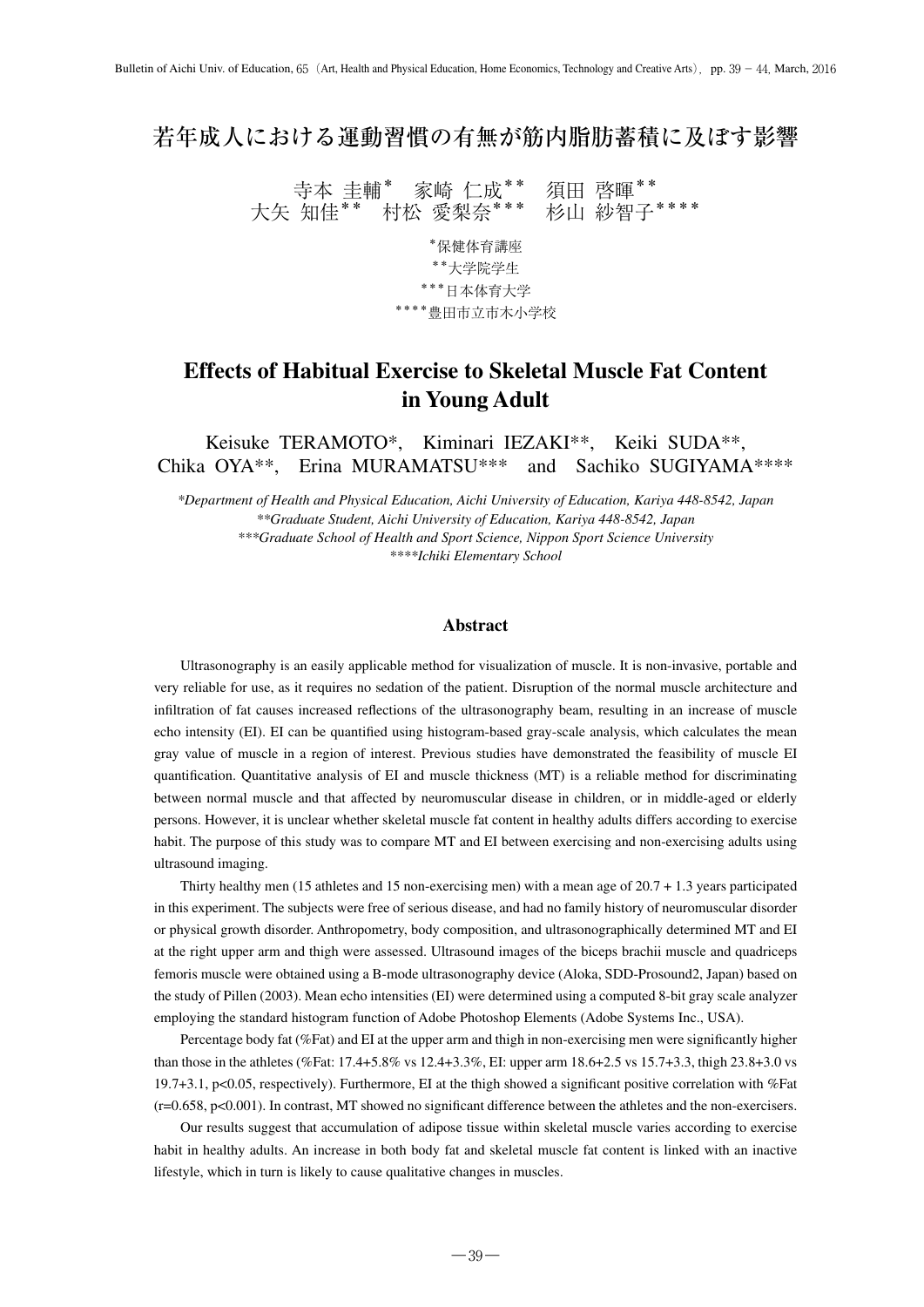## 1. 緒言

 健常な発育発達や健やかな生活を送るためには運動 が重要な因子であり,運動の継続的な実施は骨格筋系 組織の形成や維持にとって大切である. しかしなが ら,近年,都市化に伴う遊び場の減少やテレビゲーム などの普及よる家遊び時間の増加などが原因となり, 発育期の運動習慣の減少に影響を与えていることが報 告され(村瀬ほか,2007),体力水準はやや改善傾向に あるものの過去と比較して低下していることが示され ている(文部科学省,2015).このことは同様に,若年 成人においても,食の欧米化による肥満や特に女子に おけるやせ願望の増加により体型の変化とともに体力 低下が生じており(厚生労働省,2015),健康度や生 活習慣は他の年代と比較して著しく劣ることが報告さ れている(角田ほか,2010; 下門ほか,2013; 徳永と橋 本,2002).

 「運動器の障害により要介護の状態やそのリスクの 高い状態」として示されたロコモティブシンドローム (locomotive syndrome, 運動器症候群)が小児期でも起 こっており,脊柱変形や下肢変形などの異常,下肢筋 力の低下やしゃがみ込み動作不可などの機能不全が約 10%の者に認められたことが報告されている(帖佐, 2013).さらに,下肢筋力低下の原因は,筋の量的変 化(筋萎縮,筋量低下)に加えて筋の質的変化(筋内 脂肪増加,筋密度低下)も影響することが報告されて おり(市橋,2010),筋量の評価だけでは筋力や身体機 能との関連性は中程度に過ぎないとされている.この ことは、筋萎縮に伴い筋内の脂肪浸潤による非収縮組 織の増加が考えられ,筋断面積や筋厚による筋量評価 では筋内脂肪を含めて過大評価してしまう可能性があ る(福元,2014).また,筋内脂肪による筋の質的変化 は下肢の等速性筋力や筋パワーと関連し、立ち上がり や歩行、階段昇降能力などの動作能力低下を引き起こ すことも報告されている(Visser et al., 2005).さらに, 「身体的な障害や生活の質の低下を誘発する骨格筋量 および骨格筋力の低下を特徴とする症候群」とされる サルコペニアと筋内脂肪の増加が組合わさることによ り筋力が著しく低下すること、重要な知見として、筋 内脂肪の増加はサルコペニアよりも早期に起こること も報告されている(池添ほか, 2011). そして、実状と して,大腿部の筋厚の低下による下肢筋力の低下は30 歳代初期から起こり,生理学的なサルコペニアによる 筋組織萎縮が始まる前段階である20歳代で初期段階 の運動機能低下が起こっている(一川ほか, 2014).

近年、超音波法を用いた筋輝度による評価が行われ るようになり,高齢者や有疾患者における骨格筋の画 像が健常な筋と比べ高輝度を呈し,これは骨格筋内の 結合組織などの非収縮組織の比率の増加といった筋の 質の変化を表すとされている(Heckmatt et al., 1989; 福 元ほか,2009).筋輝度は筋生検による脂肪浸潤と関連 することも報告され(Pillen et al., 2009),脊髄損傷や筋 ジストロフィーの罹患者 (Elder et al., 2004), 小児では 神経筋疾患の診断として医療領域でも用いられている (Pillen et al., 2003).また,一定期間の不活動後に高輝 度を呈すことも示されている(Manini et al., 2007).

 しかしながら,中高齢者に対する筋力トレーニング が筋内脂肪減少に有効であることは報告されているも のの,健常な若年成人における日頃からの運動習慣の 有無による筋内脂肪蓄積ついては検討されておらず, これは将来的なサルコペニアやロコモティブシンド ロームを予防するために必要な知見となる.

 本研究は,若年成人の上肢筋と下肢筋の人体計測値 および超音波法による筋厚と筋輝度を評価し,運動習 慣の有無による影響を明らかにすることを目的とし た.

## 2 .方法

#### 2.1 被験者

 健康な18~23歳の男子大学生を対象に,運動部 (サッカーおよびバドミントン)に所属し、週に5日以 上継続的にトレーニングを行っている15名(以下運動 群)と運動部に所属しておらず,運動習慣がない15名 (以下非運動群)を被験者とした. 全ての対象者には本 研究の十分な説明を行い,同意が得られた者のみを対 象とした.

#### 2.2 人体計測および身体組成の測定

人体計測は, Komiya et al. (2000) に従って行った. 身長は0.1cm単位,体重は0.02kg単位で記録し,BMI を体重/身長<sup>2</sup> (kg/m<sup>2</sup>) として算出した. 皮下脂肪厚の 測定は皮下脂肪厚計(Harpenden社製)を用いて,上腕 前部,上腕後部,大腿前部,および大腿後部を0.2cm 単位で測定した.周経囲の測定は,上腕部は肩先から ひじまでの中間点(上腕二頭筋),大腿部は前側上の腸 骨から上側の膝蓋骨までの中間点(大腿直筋)の位置 でそれぞれ右側をスチール製メジャーを用いて0.1cm 単位で測定した. それらにより、筋横断面積を推定式 (寺本ほか,2007)により算出した.

 身体組成の測定は,多周波インピーダンス測定器 (Inbody430, BIOSPACE社製)を用いて立位により測定 し,評価された体脂肪率(%Fat,%)の値から計算式 によって体脂肪量 (Fat Mass, kg), 除脂肪量 (Fat-Free Mass, kg)を算出した.

## 2.3 超音波法による筋厚および筋輝度の測定

超音波診断装置 (SDD-Prosound2, ALOKA社製)を 用いて Gain 53 (db), Contrast 6, range 4 (cm) と設 定し,被験者を仰臥位で安静にして7.5MHzの電子リ ニアプローブ (UST-5551, ALOKA社製)により皮 膚面にできるだけ圧力がかからないように軽く上腕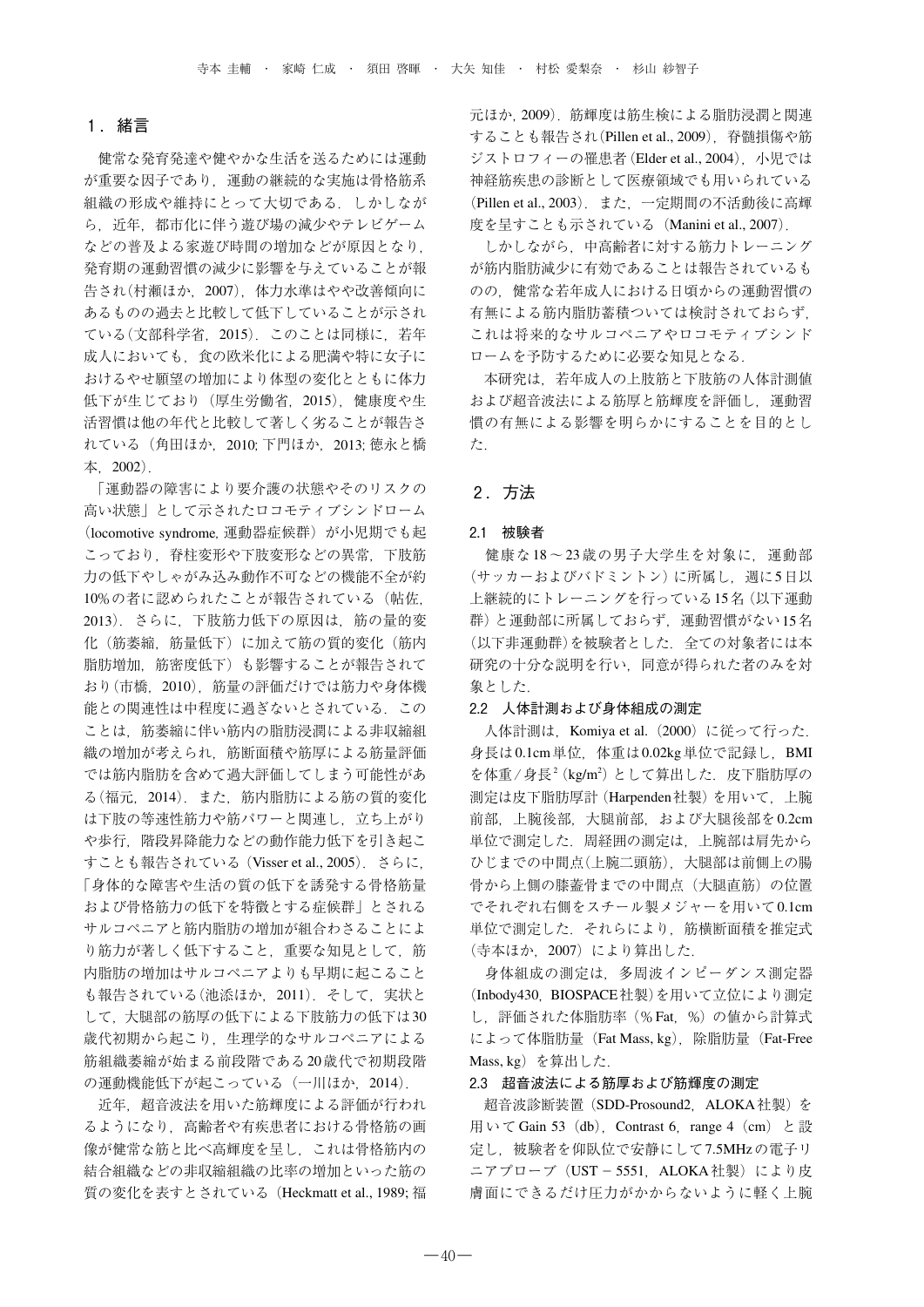部、大腿部をそれぞれ右側でスキャンさせた.筋厚は 超音波Bモードにより上腕二頭筋,大腿直筋を0.1mm 単位で測定した. 超音波画像の分析は Adobe Photoshop Elements 11 (Adobe Systems社製)を使用し, 8bit grayscale (黒=0~白=255)のヒストグラム分析によっ て,上腕二頭筋および大腿直筋の筋輝度の平均値を算 出した (図1).

## 2.4 統計学的検討

統計学的検討には、統計分析プログラムIBM SPSS Statistics Version 21を用いて行った.各測定項目の結果 は平均値と標準偏差で示した.運動群と非運動群との 比較では,スチューデントのt検定を用い,有意差は危 険率5%未満で判定した.各測定種目間の関係につい ては,ピアソンの相関係数を算出し,いずれも有意性 は危険率5%未満とした.

# 3 .結果

 表1は,運動群と非運動群別に被験者の身体特性を 示している. 各群の被験者間に体格差は認められず, 体脂肪量および体脂肪率は非運動群が有意に高い値を 示した (ともにp<0.05).



Fig. 1. Ultrasonography methods, echo image and histogram analysis

|                          | Athletes         | Non-exercisers   | p        |
|--------------------------|------------------|------------------|----------|
| n                        | 15               | 15               |          |
| Age, yr                  | $19.9 \pm 1.2$   | $21.5 \pm 0.9$   |          |
| Heights, cm              | $168.3 \pm 5.1$  | $170.6 \pm 5.9$  |          |
| Weights, kg              | $60.94 \pm 6.15$ | $64.65 \pm 8.73$ |          |
| Body Mass Index, $kg/m2$ | $21.5 \pm 1.5$   | $22.2 \pm 2.9$   |          |
| % Body Fat, %            | $12.4 \pm 3.3$   | $17.4 \pm 5.8$   | p < 0.05 |
| Body Fat Mass, kg        | $7.6 \pm 2.4$    | $11.5 \pm 5.0$   | p < 0.05 |
| Fat-free mass, kg        | $53.4 \pm 5.2$   | $53.1 \pm 5.6$   |          |

Table 1. Characteristic and body composition of subjects

Table 2. Comparison of circumference, muscle thickness and muscle echo intensity in athletes and non-exerciser

|                              | Athletes         | Non-exercisers   | D         |
|------------------------------|------------------|------------------|-----------|
| $\mathbf n$                  | 15               | 15               |           |
| Circumference                |                  |                  |           |
| Upper arm, cm                | $26.5 \pm 2.5$   | $26.0 \pm 1.7$   |           |
| Thigh, cm                    | $50.0 \pm 5.0$   | $51.1 \pm 3.1$   |           |
| Crosssectional area muscle   |                  |                  |           |
| Upper arm, $cm2$             | $45.8 \pm 6.7$   | $45.7 \pm 8.3$   |           |
| Thigh, $cm2$                 | $188.3 \pm 22.5$ | $172.0 \pm 32.0$ |           |
| Muscle thickness             |                  |                  |           |
| Biceps brachii muscle, cm    | $1.56 \pm 0.26$  | $1.57 \pm 0.26$  |           |
| Rectus femoris muscle, cm    | $1.23 \pm 0.43$  | $1.31 \pm 0.49$  |           |
| Muscle echo intensity        |                  |                  |           |
| Biceps brachii muscle, pixel | $15.7 \pm 3.3$   | $18.6 \pm 2.5$   | p<0.05    |
| Rectus femoris muscle, pixel | $19.7 \pm 3.1$   | $23.8 \pm 3.0$   | p < 0.001 |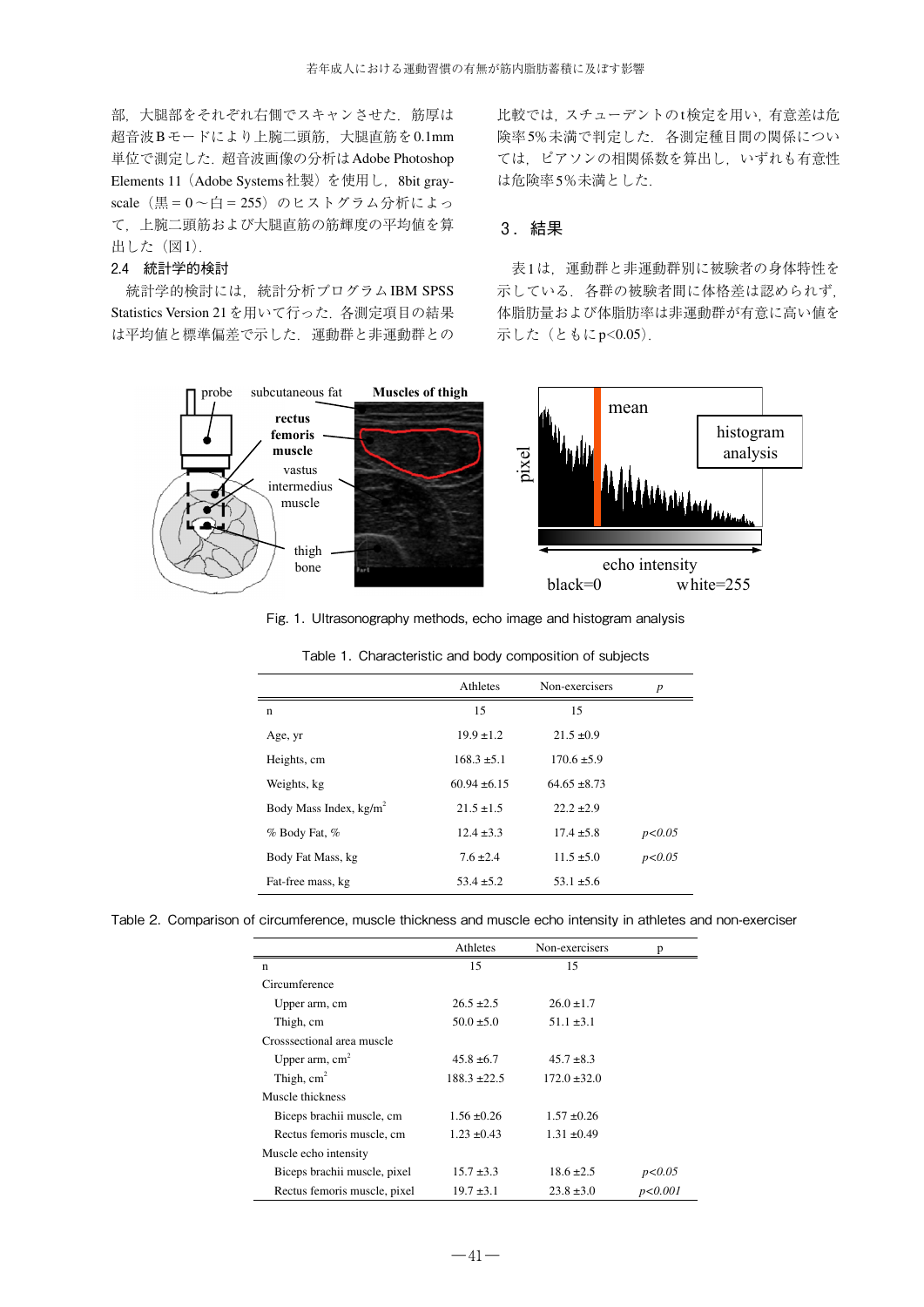表2は、各群の上腕部と大腿部における周径囲, 人 体計測値から算出した筋横断面積および超音波法より 評価した筋厚と筋輝度を示している.周径囲,筋横断 面積および筋厚といった「大きさ」には差がない一方, 筋内脂肪量を示す筋輝度は上腕二頭筋(p<0.05),大腿 直筋(p<0.001, 図2)ともに非運動群が有意に高い値 を示した.

 図3は,体脂肪率と大腿直筋の筋輝度の関係を図 示している. 両者間には有意な正相関関係を示し (p<0.001),運動群の方が低い体脂肪率,低い筋輝度に 分布し,体脂肪率が高くなるほど筋輝度が高くなる様 相を示した.

## 4 .考察

 本研究の結果,運動習慣の有無により筋厚や筋横断 面積などの形態的な差はみられなかったにも関わら ず,体脂肪量および体脂肪率といった全身の脂肪蓄積 に有意差がみられ,さらに筋内脂肪蓄積を示す筋輝度 は上肢,下肢ともに有意な差が認められた.このこと は,全身の体脂肪蓄積とリンクして筋組織間にも脂肪 浸潤が起こっていることを示している.筋輝度の増加 は,筋内脂肪量の増加を示し(Arts et al., 2010),その 結果,下肢筋力(Wilhelm et al., 2014a; Fukumoto et al., 2012; Rech A et al., 2014) や心臓血管系 (Cadore et al, 2012) など身体機能の低下を示すことは先行研究でも 報告されている. また、筋力トレーニングや持久的ト レーニングにより筋輝度が低下することも報告されて いる(Wilhelm et al., 2014b).これらの先行研究の多く は中高齢者を対象としたものが多く,加齢の影響も少 なからず含んでいることが推察されるが,本研究の被 験者は健常な若い成人であり,日頃運動を行っていな い場合,筋の萎縮などの形態的な変化は起こっていな くても筋内の脂肪蓄積は生じている可能性が明らかで ある.このことは,Body Mass Indexやローレル指数と いった過体重度指数の評価が正常であっても体脂肪率 でみると肥満と判定される「隠れ肥満」の状態に似て おり(小栗ほか,2001),このことは成人(中島ほか, 2001)のみならず小児期や思春期にも存在することが 報告されている(梶岡ほか,1996; 原ほか,1997).さ らに、隠れ肥満者は体力·運動能力の低下(Fujise et al., 1999) や身体活動量の低下 (梶岡ほか, 1996), 総 コレステロールや中性脂肪,動脈硬化指数が高い(小 栗ほか. 2006)ことなどが特徴として挙げられている.



Fig. 2. Comparison of muscle echo intensity of rectus femoris muscle in athletes and non-exercisers



Fig. 3. Relationship between muscle echo intensity of rectus femoris muscle and % body fat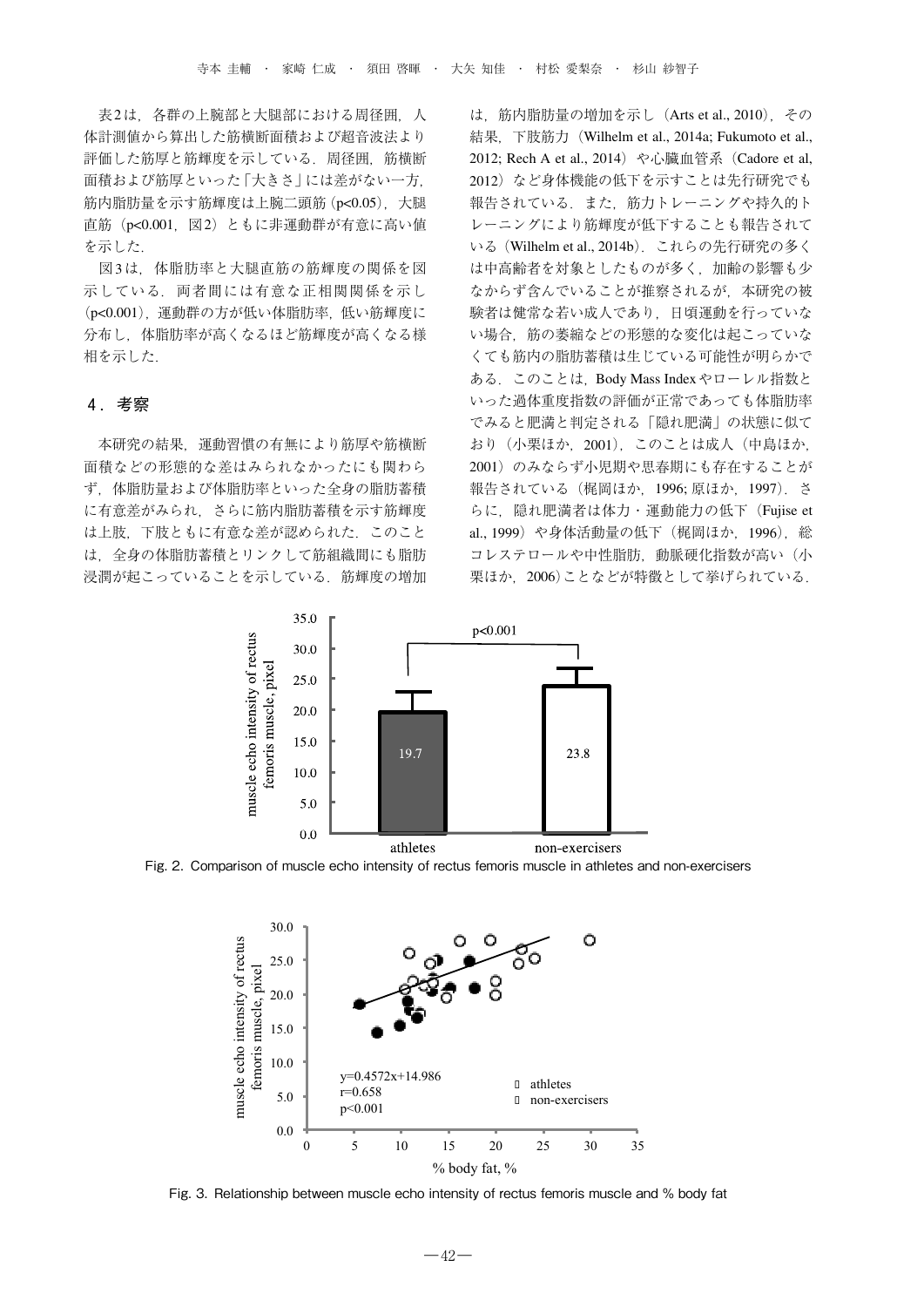筋輝度においても,2型糖尿病患者の大腿四頭筋の筋 輝度がインスリン抵抗性と関連することが報告されて いる(平沢,2015).

 小児期や思春期の肥満は成人肥満に移行し,代謝 性疾患へと繋がる可能性が大きいことは知られてお り(Hoffmans et al., 1989; Must et al., 1992; Johannsson E et al., 2006),本研究で体脂肪率が高値ではないが運動 習慣がない者に筋内脂肪が高い結果を示したことは, この時期の運動習慣の有無は骨格筋の代謝に影響する 可能性を示していると考えられる. このことは、将来 的にロコモティブシンドロームに罹るリスクを高める 初期段階である可能性も考えられ,健康な若年成人 であっても日頃からの生活習慣を改善すること,特に 運動を継続実施することが重要であることが示唆され た.

# 5 .参考文献

- Arts IM, Pillen S, Schelhaas HJ, Overeem S, Zwarts MJ. Normal values for quantitative muscle ultrasonography in adults. Muscle Nurve 41, 32–41, 2010.
- Cadore EL, Izquierdo M, Radaelli R, Pinto RS, Baroni BM, Vaz MA, Alberton CL, Pinto SS, Cunha G, Bottaro M, Kruel LF. Echo intensity in associated with skeletal muscle power and cardiovascular performance in elderly men. Exp. Gerontol 47, 473–478, 2012.
- 帖佐悦男.ロコモティブシンドローム:運動器疾患を取り囲む 新たな概念––ロコモ予防とリハビリテーション–. Jpn J Rehabil Med 50, 48–54, 2013.
- Elder CP, Apple DF, Bickel CS, Meyer RA, Dudley GA. Intramuscular fat and glucose tolerance after spinal cord injury-a cross-sectional study. Spinal Cord 42, 711–716, 2004.
- Fujise T, Nagasaki K. Characteristics of anthropometry and physical fitness of masked obesity in young men and women. Jpn J Phys Fitness Sports Med 48, 631–340, 1999.
- 福元喜啓. 超音波エコー輝度を用いた骨格筋内脂肪の評価. 理 学療法学 41, 130, 2014.
- Fukumoto Y, Ikezoe T, Yamada Y, Tsukagoshi R, Nakamura M, Mori N, Kimura M, Ichihashi N. Skeletal muscle quality assessed from echo intensity is associated with muscle strength of middle-aged and elderly persons. Eur J Appl Physiol 112, 1519–1525, 2012.
- 福元喜啓, 池添冬芽, 坪山直生, 田中武一, 中村雅俊, 木村みさ か, 市橋則明. 超音波法を用いた骨格筋の質の定量的評価― 筋輝度で表される筋の質は筋力発揮に影響を及ぼすか?– 理学療法学術大会 2009, 2010.
- 原光彦,岩田富士彦,吉野弥生,岡田知雄,原田研介,梁茂雄,小 児における隠れ肥満の検討.日小児栄消病会誌 11, 134–138.
- Heckmatt J, Rodillo E, Doherty M, Willson K, Leeman S. Quantitative sonography of muscle. J Child Neurol 4, S101–106, 1989.
- 平沢良和,久堀陽平,山本洋司,松木良介,渡辺広希,草場正 彦,梅本安則.2型糖尿病患者の超音波検査を用いた骨格筋 の質の定量的評価とインスリン抵抗性との関連.日本理学 療法学術大会 2014, 2015.
- Hoffmans MD, Kromhout D, Coulander CD. Body mass index at age of 18 and its effects on 32-year-mortariry from coronary heart disease and cancer. A nestd case-control study among the entire 1932 Duch male birth cohort. J Clin Epidemiol 42, 513–520, 1989.
- 一川大輔,山崎享子,安田智洋,超音波Bモード法による下肢 筋厚と体力テストとの関係〜スポーツ健康科学実技Ⅰにお ける大学新入生男子を対象として〜.スポーツ健康科学紀 要 11, 1–10, 2014.
- 市橋則明.骨格筋研究―臨床におけるこれからのチャレンジ―. 理学療法学 37, 552–556, 2010.
- 池添冬芽,福元喜元,木村みかさ,市橋則明.加齢による筋力 低下に対するサルコペニアと筋内脂肪増加の影響. 体力科 学 60, 720, 2011.
- Johannsson E, Arngrimsson SA, Thorsdottir I, Sveinsson T. Tracking of overweight from early childhood to adolescence in cohorts born 1988 and 1994: overweight in a high birth weight population. Int J Obes 30, 1265–1271, 2006.
- 梶岡多恵子,大沢功,吉田正,佐藤祐造.女子高校生における 正常体重肥満者に関する研究––いわゆる"隠れ肥満者"の 身体的特徴とライフスタイルについて―.学校保健研究 38, 263–269, 1996.
- Komiya S, Eto C, Otoki K, Teramoto K, Shimizu F, Shimamoto H. Gender differences in body fat of low- and high-body-mass children: relationship with body mass index. Eur J Appl Physiol 82, 16–23, 2000.
- 厚生労働省.国民健康・栄養調査(平成27年度).http://www.mhlw. go.jp/bunya/kenkou/eiyou/dl/h25-houkoku.pdf,参照日2015年9 月20日.
- Manini TM, Clark BC, Nalls MA, Goodpaster BH, Ploutz-Snyder LL, Harris TB. Reduced physical activity increases intermuscular adipose tissue in healthy young adults. Am J Clin Nutr 85, 377–384, 2007.
- 文部科学省.体力運動能力調査報告書(平成25年度). http://www. mext.go.jp/a\_menu/sports/kodomo/zencyo/1342657.htm, 参照日 2015年9月20日.
- 文部科学省.子供の体力向上のための取組ハンドブック.2012. 村瀬浩二, 落合優. 子どもの遊びを取り巻く環境とその促進 要因: 世代間を比較して. 体育学研究 52, 187–200, 2007.
- Must A, Jacques PF, Dallal GE, Bajema CJ, Dietz WH. Long-term morbidity and mortality of overweight adolescents. A follow-up of the Harvard Growth Study of 1922 to 1935. N Engl J Med 327, 1350–1355, 1992.
- 中島滋,田中香,木村ヨシ子,松坂佳代子,土屋隆英,奥田拓道. 女子大学生の正常体重肥満の実態とエネルギー充実度と BMIおよび体脂肪率との反比例関係.肥満研究 7, 150–154, 2001.
- 小栗和雄,加藤義弘,趙麗萍,寺町英明,松岡敏男.高校新入 生の体脂肪率及びBody Mass Indexと血清脂質との関連. 教 育医学 46, 1100–1109, 2001.
- 小栗和雄,加藤義弘,黒川淳一,井上広国,渡辺郁雄,松岡敏 雄. 高校1年生男女における隠れ肥満者の血清脂質性状. 体 力科学 55, 155–164, 2006.
- Pillen S, Scholten RR, Zwarts MJ, Verrips A. Quantitative skeletal muscle ultrasonography in children with suspected neuromuscular disease. Muscle Nerve 27, 699–705, 2003.
- Pillen S, Tak RO, Zwarts MJ, Lammens MM, Verrijp KN, Arts IM, van der Laak JA, Hoogerbrugge PM, van Engelen BG, Verrips A. Skeletal muscle ultrasound: correlation between fibrous tissue and echo intensity. Ultrasound Med Biol 35, 443–446, 2009.
- Rech A, Radaelli R, Goltz FR, Rosa LHT, Schneider CD, Pinto RS. Echo intensity is negatively associated with functional capacity in older women. Age 36, 9708, 2014.